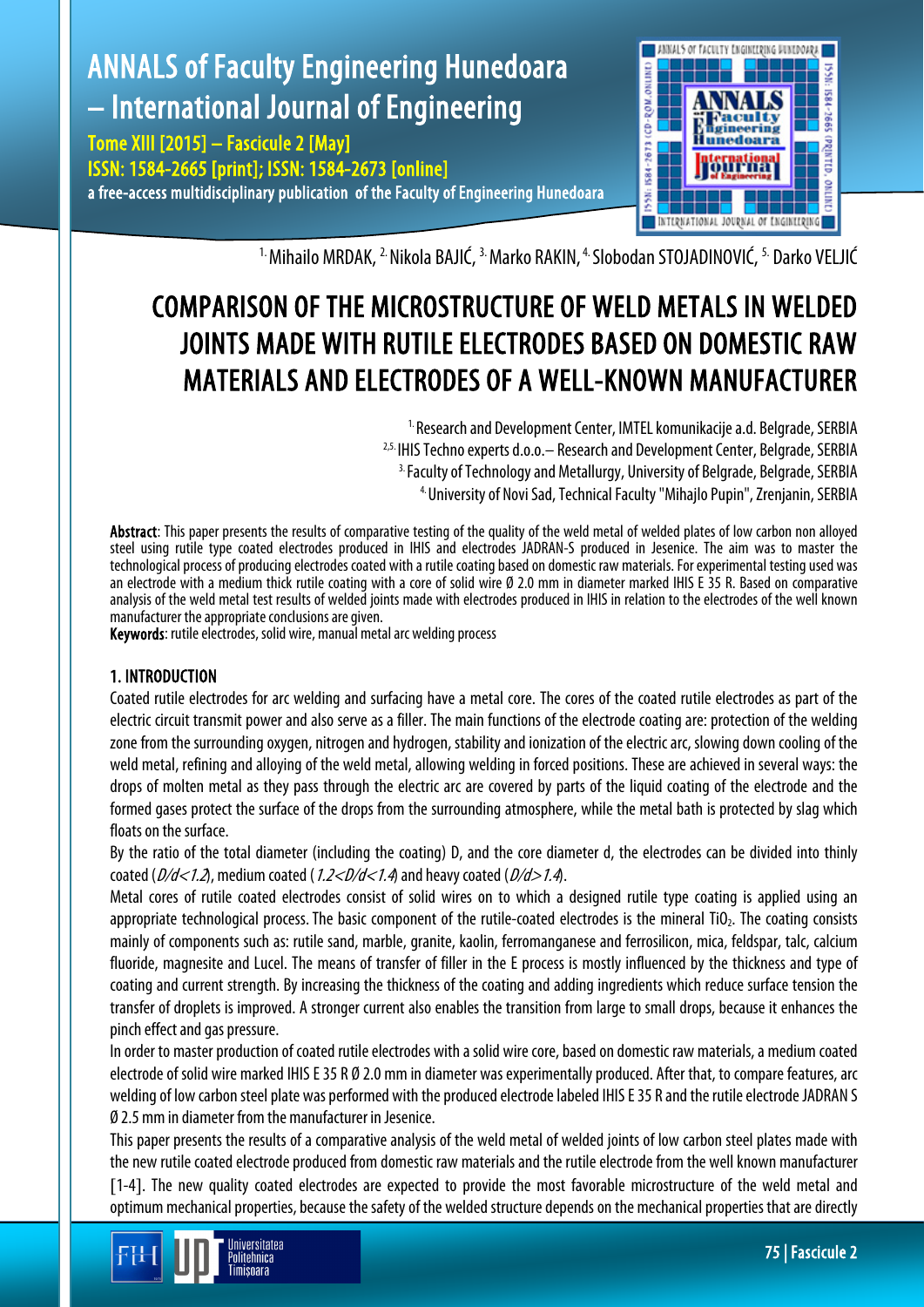related to the microstructure [5-10]. The weld metal with a high proportion of acicular ferrite has the optimum microstructure and mechanical properties [11]. The chemical composition and cooling rate directly affect the microstructure of the weld metal [12-14]. The chemical composition of the weld metal is largely determined by the type of filler, and in smaller proportion determined by the base metal that melts during welding.

Results of comparative studies of the microstructure of the weld metal (WM) of welded joints performed with the rutile coated electrode produced in IHIS and rutile electrode JADRAN -S confirmed that the weld metal (WM) has a microstructure which enables its practical industrial application

## 2. MATERIAL AND METHODS

For examination of the microstructure of the weld metal (WM) of welded joints a coated rutile type electrode with a core of solid wire marked IHIS E 35 R Ø 2.0 mm in diameter with a medium thick rutile coating was used. For the production of medium thick coated electrodes of solid wire IHIS E 35 R, for the cores, selected was drawn steel wire marked Sv-08 and Sv-08A according to GOST standard containing  $C \le 0.10\%$ , Si  $\le 0.03\%$  and Mn 0.35-0.60%.

For comparison of the microstructure of the weld metal (WM) of welded joints, used as a parallel electrode was a coated rutile electrode JADRAN S - Jesenice Ø 2.5 mm in diameter with a core of solid low carbon steel wire marked Č.1931 (JUS C.B6.012) containing 0.80-0.89% C, 0.10-0.30% Si, 0.30-0.6% Mn, P and  $S \le 0.040$ %. The coated electrodes were standard length of 350 mm designed for manual arc welding and surfacing.

#### 3. RESULTS AND DISCUSSION

Examination of the microstructure of the base metal (BM) and welded joints of weld metal (WM) was performed on a scanning electron microscope (SEM). Examination of the microstructure of welded joints of low-carbon steel plates was done in accordance with standard SRPS EN 1321. Etching of microstructures was carried out in a solution of 3% Nital.

The microstructure of weld sample No1 with a rutile electrode produced by coating a solid wire marked IHIS E 35 R Ø 2.0 mm in diameter is shown in Figure 1a, b. The microstructure of the base metal (BM) is fine grained ferrite-pearlite, with a very small proportion of pearlite, Figure 1.a (250x). The thermal cycle of welding was optimal so there was no intensive growth of primary austenite grains. The microstructure of the weld metal (WM) consists of multiple morphologies of ferrite, Figure 1.b (1000x). The ferrite, which is distinguished by grain boundaries in the form of intermittent layers, is polygonal ferrite (PF).

In the interior of the grain two types of plate-like ferrite can be observed, ferrite with a directional secondary phase (FS) and Widmanstätten ferrite (WF) of a needle plate-like shape which increases in depth of the grains of polygonal ferrite, which is located on the grain boundaries. In the interior of the grains fine needles of acicular ferrite (AF) are observed.



Figure 1. Microstructure of weld sample No.1: a) base metal (BM), 250x;b) weld metal (WM), 1000x

The microstructure of the welded joint in sample No. 2 with a standard rutile electrode JADRAN S from Jesenice Ø 2.5 mm in diameter is shown in Figure 2.a, b. The microstructure of the base metal (BM) of low carbon steel is ferrite-pearlite shown in Figure 2.a (250x). In the weld metal (WM) the ferrite, which is distinguished on the grain boundaries is in the form of intermittent layers and within the grain the ferrite is polygonal.The most common term for this type of ferrite is polygonal ferrite (PF) [15]. In the interior of the grains, found was a number of types of ferrite, such as a needle - acicular ferrite (AF) with a proportion of Widmanstätten ferrite (WF), or as it is also called side plate ferrite. It is plate needle-shaped and grows in depth of the grains directly from the polygonal ferrite which is located on the grain boundaries. In some crystal grains, ferrite with a directional secondary phase (FS) is present.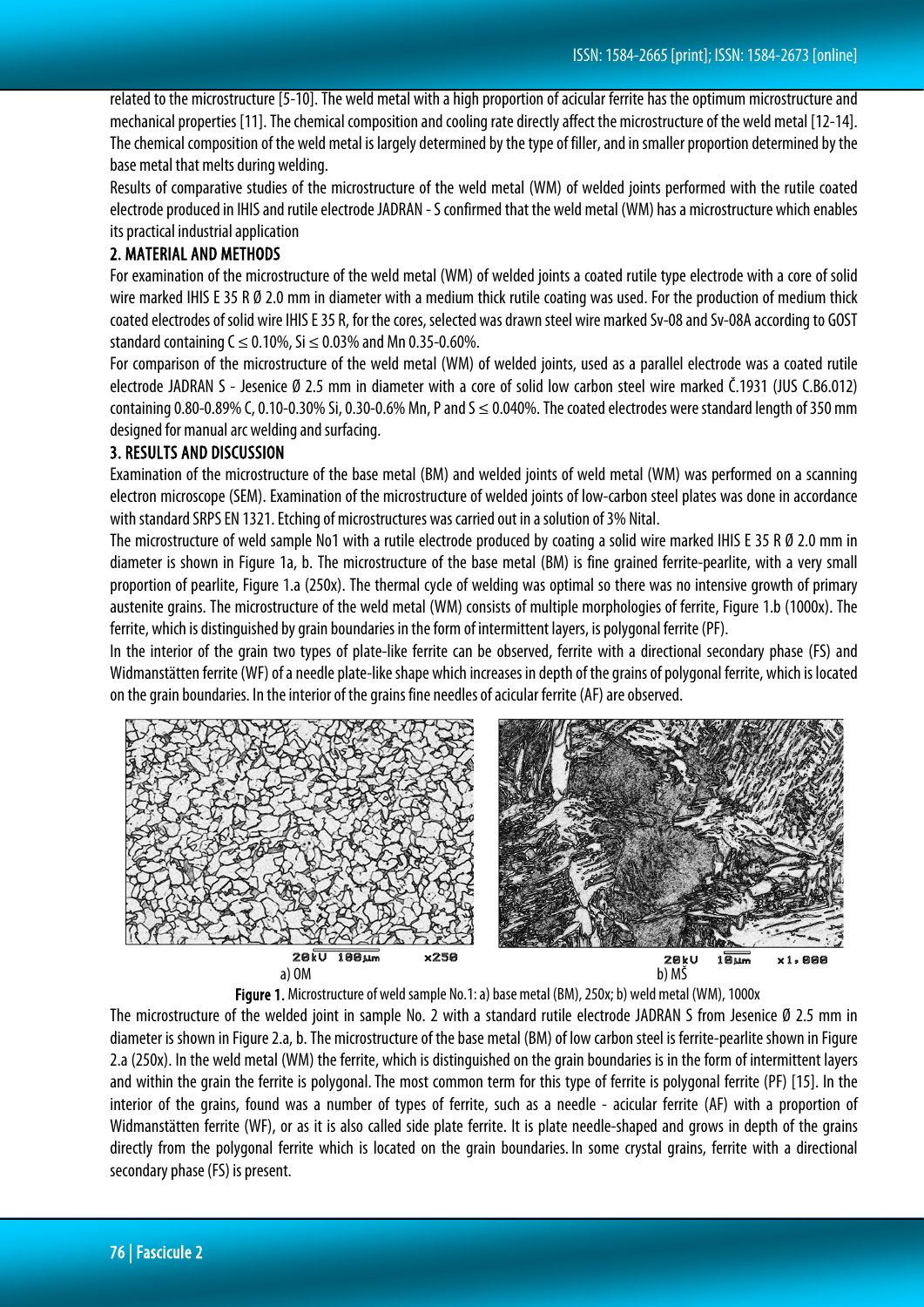

a) OM b) MŠ

Figure 2. Microstructure of weld sample No 2: a) base metal (BM), 250x; b) weld metal (WM), 250x. Comparative analysis of the microstructure of the weld metal (WM) in welded joints derived from the coated electrode IHIS E 35 R Ø 2.0 mm in diameter and the electrode JADRAN S from Jesenice Ø 2.5 mm in diameter, were identical and in accordance with the contents of C, Si and Mn and solid wire that is was used for coating.

### CONCLUSION

Based on the comparative analysis of the test results of the microstructure of the weld metal (WM) of welded joints made with rutile electrodes with a core of solid wire based on domestic raw materials marked IHIS E 35 R Ø 2.0 mm in diameter with a medium thickness of rutile coating in relation to an electrode of a known manufacturer labeled JADRAN S from Jesenice Ø 2.5 mm in diameter the following conclusions can be made: Produced rutile-type electrodes from solid wire marked IHIS E 35 R Ø 2.0 mm in diameter with a coating based on domestic raw materials showed satisfactory quality compared to the standard rutile electrode of solid wire Ø 2.5 mm in diameter marked JADRAN S from Jesenice.

The microstructures of the weld metal (WM) of welded joints were identical and along the weld metal there were no visible deviations observed in the microstructure. The results confirmed that the new coated electrode of solid wire marked IHIS E 35 R Ø 2.0 mm in diameter with coating based on domestic raw materials can be successfully applied for welding low carbon non alloyed steel as well as low carbon low alloyed steel.

#### ACKNOWLEDGEMENTS

This paper is supported by the Serbian Ministry of Science and Technological Development (project number TR34016) "Development of covering and core production technology based on local raw materials for manufacturing of special coated electrodes designed for steel arc welding" & TR 35002 "Development of new methodologies for revitalizing turbine and hydro mechanical equipment of hydroelectric power stations depending on the cause of degradation of the material".

#### **REFERENCES**

- [1] Potapov, N.N., Baranov, D. N., Kakovkin, O. S., Vitman, D. B. i dr., ISBN 5-217-01236-8., Moskva, Mašinostrenie, 1993.
- [2] Bajić, N., Mrdak, M., Stojadinovic, S., Pekez, J., Karastojkovic,Z. Rakin, M., Veljić, D.,45 th International October Conference on Mining and Metallurgy, Bor, pp.377-380, 2013.
- [3] Bajić, S.N., Monografija: ISBN 978-86-89775-00-6, COBISS.SR-ID 204235020, 2013.
- [4] Bajić, N., Veljić, D., Rakin, M., Stojadinović, S., Pekez, J., Mrdak, M., Welding&Welded Structures, LVIII, UDK/UDC:621.791.04, ISN 0354-7965, COBISS.SR-ID 105396743, No.4, I-deo, pp.157-161,2013.
- [5] Prasad Rao, K., Janvir, B.K., Effect of microstructure on Mechanical Properties of C-Mn Weld Metal, Pract. met. 25, 1988.
- [6] Gianeto, J.A., Smith, N.J.G., McGrath, J.T., Microstructural Featureres Influencing the Notch Toughness and Dynamic Tear Fracture Resistance of High Strength Weld Metals, IIW Doc IX-1596-90.
- [7] Effect of Microstructure on Weld Metal Toughness, GKSS Geesthacht GMBH, 90/E/21, ISSN 0344-9629.
- [8] Bosansky, J., Evans, G.M., The Relationship Between Properties of V and Nb Micro-alloyed Weld Metals and their Structure and Substructure, IIW Doc II-A-844-91.
- [9] Es Souni, M., Beaven, P.A., Evans, G.M., Microstructure and Mechanical Properties of Cu-Bearing Shielded Metal Arc C-Mn Weld Metal, Welding Journal, March, 80-90-s, 1991.
- [10] Cerjak, H.,Letofsky, E.,Pitoiset, X., Seirenger, A., Evans, G.M.,The Influence of Microstructure on the Toughnes of C-Mn Multi run Weld Metal, IIW Doc II-A-955-95 (IX-1814-95).
- [11] Oldland, P.T., Ramsy, C.W., Matlock, D.K., Olson, D.L., Significient Features of High-Strength Steel Weld Metal Microstructure, Welding Journal, April, 158-s, 1989.